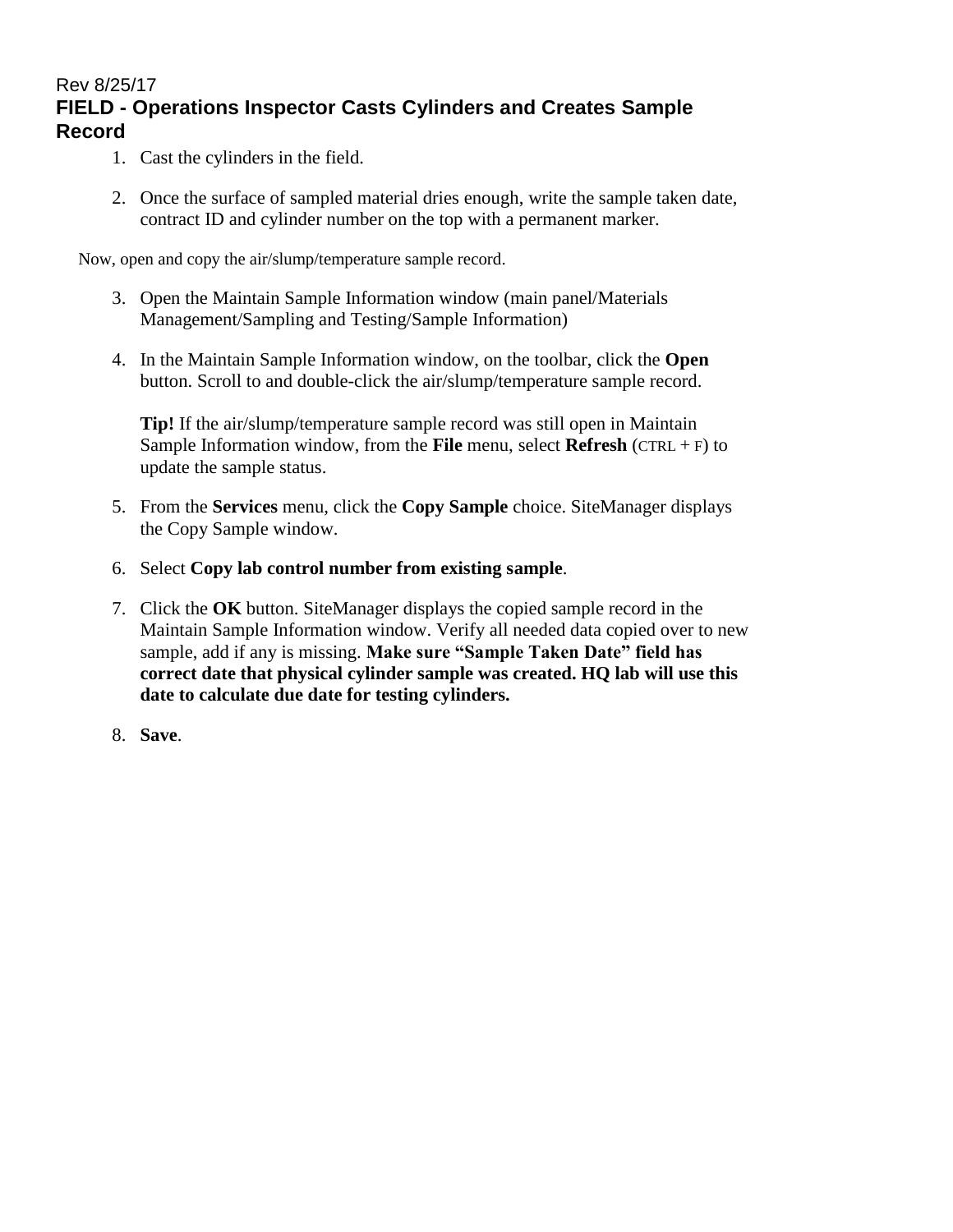| Basic Sample Data               | Addtl Sample Data        | <b>Contract</b>             | Uther                        | l ests                                        |   |
|---------------------------------|--------------------------|-----------------------------|------------------------------|-----------------------------------------------|---|
|                                 | Smpl ID: 0156314AH110236 | <b>Buy American:</b>        |                              |                                               | ப |
| <b>Regst By:</b>                |                          |                             |                              | Witnessed By:                                 |   |
| Smpl Size:                      | 1 <sup>1</sup>           | Cubic Yard                  |                              |                                               | ≖ |
| <b>Dist from Grade:</b>         |                          |                             |                              |                                               | ▾ |
| Station: 98+35                  |                          | Offset: 12'                 |                              | Reference: Left                               |   |
| <b>Smpld From:</b>              |                          |                             |                              |                                               |   |
| Smpl Origin:                    |                          |                             |                              |                                               |   |
| <b>Control Type:</b>            | ▼                        |                             | Cntrl Number: 123A,B (3500)  | Seal Number:                                  |   |
| Design Type: PCC                |                          | $\vert \mathbf{v} \vert$    | Mix ID: 714002               |                                               |   |
| Plant ID:                       |                          |                             |                              | <b>Plant Type:</b>                            |   |
|                                 |                          |                             |                              |                                               |   |
| Creator User ID: 001563         |                          | Include Standard Remarks: [ |                              | Sample Created from DWR<br>DWR Date: 00/00/00 |   |
| Last Modified User ID: [101563] |                          |                             | Last Modified Date: 10/17/14 | <b>DWR</b> Inspector:                         |   |
|                                 |                          |                             |                              |                                               |   |
|                                 |                          |                             |                              |                                               |   |
|                                 |                          |                             |                              |                                               |   |
|                                 |                          |                             |                              |                                               |   |

Figure 1. Maintain Sample Information Window – Addtl Sample Data Panel

- 9. Add the SiteManager Sample ID to the lower right "SM Sample ID" field of form DT0062 that will be completed and submitted with the sample. You can also print out the Basic Sample Data tab of your SM sample and attach it to the form to make identifying the sample easier for the lab techs.
- 10. Click the **Addtl Sample Data** tab. The system displays the **Addtl Sample Data** panel. Design type, Mix ID & info in Cntrl Number field should transfer from copied sample. Verify this data is there.

Below are some details about the the cylinder numbers represented by this sample record.

In the **Control Number**, enter the cylinder numbers. Example: 234,A,B

**Note:** Although it is a rare occurrence, if the concrete mix design has a 'Required Average Minimum Strength' greater than the standard 3000 or 4000 psi, note the required strength in parenthesis after the cylinder numbers for the Lab Tech and Lab Supervisor performing and approving tests. Example: **234,A, B (3500)**

11. **Save**.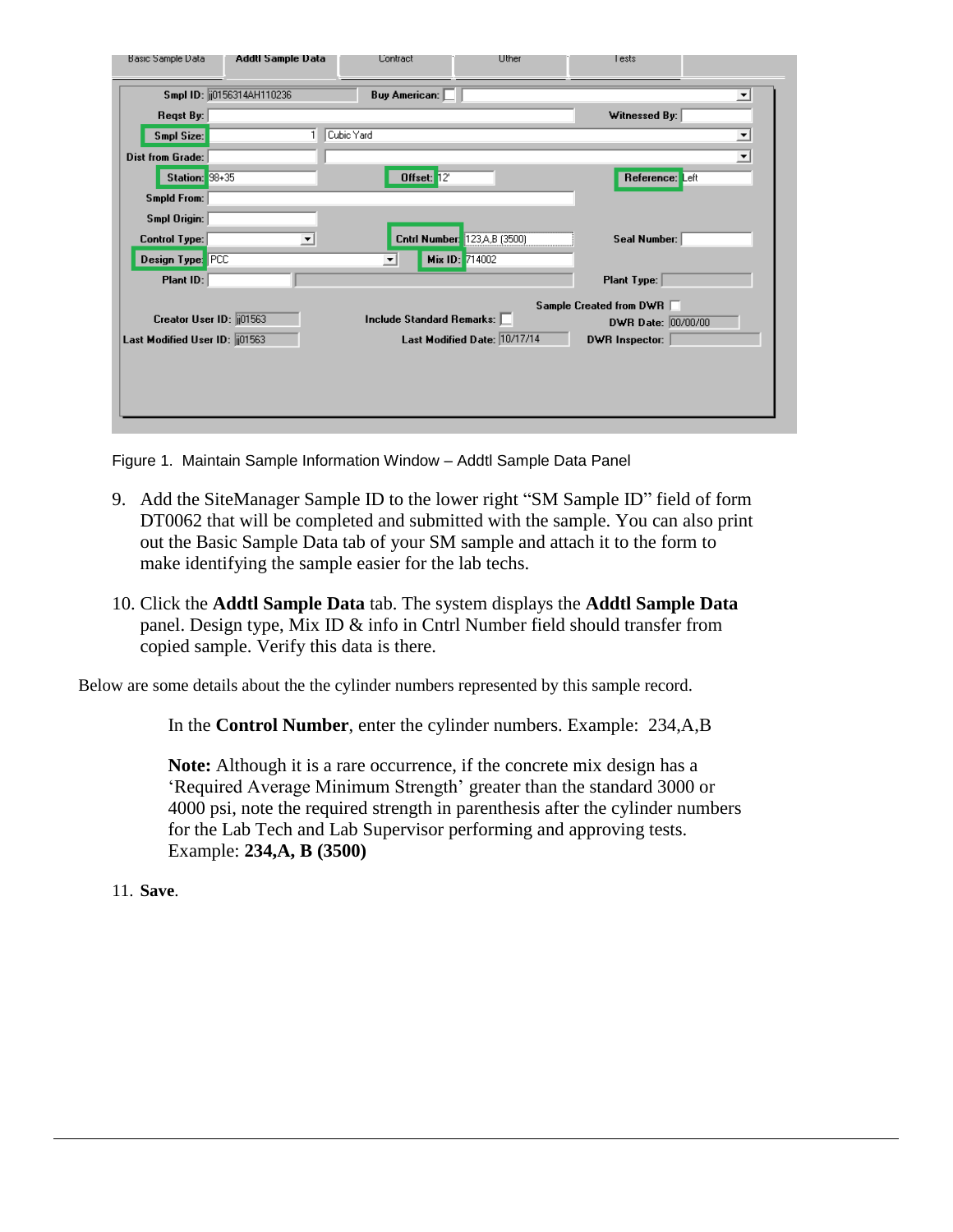| File<br>Edit<br>Services                                          |                                                                     | Window                | Help             |                     |                                |                  |                                       |                                     |                                     |                            |                      |
|-------------------------------------------------------------------|---------------------------------------------------------------------|-----------------------|------------------|---------------------|--------------------------------|------------------|---------------------------------------|-------------------------------------|-------------------------------------|----------------------------|----------------------|
| <b>N</b> the B<br>▥                                               |                                                                     |                       |                  |                     | <b>BETQDFES</b>                |                  |                                       |                                     |                                     |                            |                      |
| Maintain Sample Information                                       |                                                                     |                       |                  |                     |                                |                  |                                       |                                     |                                     |                            |                      |
|                                                                   | Basic Sample Data<br>Addtl Sample Data                              |                       | Contract         |                     | Other                          |                  | Tests                                 |                                     |                                     |                            |                      |
| ji01563149P130801<br>Sample                                       |                                                                     |                       |                  |                     |                                |                  |                                       |                                     |                                     |                            |                      |
| <b>Contract ID</b>                                                |                                                                     | Project               |                  | Line<br><b>Item</b> | Proposal<br><b>Line Number</b> | <b>Item Code</b> | <b>Fed State</b><br>Prj Nbr           | <b>Cont Est</b><br><b>Matri Qty</b> | Represented<br>Qty                  | <b>Material</b><br>Unit    | Reporter<br>Matri Qt |
| <b>CNG132</b>                                                     |                                                                     | 49006-3232-94         |                  | 0510                |                                | 604-03.01        | BR-STP-87(3)                          | 146.000                             |                                     | JO <sup>N</sup> Cubic Yard | 146.0                |
|                                                                   |                                                                     |                       |                  |                     |                                |                  |                                       |                                     | UUU                                 |                            |                      |
|                                                                   | Select Contract/Material Information<br>$-23$                       |                       |                  |                     |                                |                  |                                       |                                     |                                     |                            |                      |
| Please tab out of the field to retrieve the Line Item select list |                                                                     |                       |                  |                     |                                |                  |                                       |                                     |                                     |                            |                      |
|                                                                   | Contract to CNG132<br>CONSTRUCTION OF TWO CONCRETE BOX BEAM BRIDGES |                       |                  |                     |                                |                  |                                       |                                     |                                     |                            |                      |
|                                                                   |                                                                     | <b>uutti maand</b> er | Line Item Number |                     |                                |                  | <b>Proposal Line Number Item Code</b> |                                     |                                     | Line Item Desc             |                      |
| 3                                                                 | 49006-3232-94                                                       |                       | 0510             |                     | 0510                           |                  | 604-03.01                             |                                     | CLASS A CONCRETE (BRIDGES)          |                            |                      |
|                                                                   | 4900o-ozoz-34                                                       |                       | 0630             |                     | 0630                           |                  | 620-05.01                             |                                     | CONC PARAPET SINGLE SLOPE (STD-1-1) |                            |                      |
|                                                                   | 49006-3232-94                                                       |                       | 9011             |                     | 9011                           |                  | 604-01.08                             |                                     | CLASS A CONCRETE (FOUNDATION LEVE   |                            |                      |
|                                                                   |                                                                     |                       |                  |                     |                                |                  |                                       |                                     |                                     |                            |                      |

- 12. Click the Contract tab. The system displays the Contract panel.
- 13. Verify this copied sample kept the contract items that the sample represents.
- 14. Warning! Do not enter a quantity. The quantity to be paid is entered in a DWR. The material has a rate/frequency of testing linked to it, and entering a quantity here will possibly cause a shortage of test results resulting in money being withheld.

| у.<br><b>Maintain Sample Information</b><br>$\mathbf{x}$ |  |                           |  |                                         |       |  |  |  |
|----------------------------------------------------------|--|---------------------------|--|-----------------------------------------|-------|--|--|--|
| Basic Sample Data<br>Addtl Sample Data                   |  | Contract                  |  | <b>Other</b>                            | Tests |  |  |  |
| jj0167811AD100408<br>Sample                              |  |                           |  |                                         |       |  |  |  |
| Type                                                     |  | ID                        |  | <b>Description</b>                      |       |  |  |  |
| <b>Destination Lab</b>                                   |  | $\blacksquare$ TDOT619000 |  | DEST - TDOT Headquarters/Receiving Dock |       |  |  |  |
|                                                          |  |                           |  |                                         |       |  |  |  |
|                                                          |  |                           |  |                                         |       |  |  |  |
|                                                          |  |                           |  |                                         |       |  |  |  |
|                                                          |  |                           |  |                                         |       |  |  |  |
|                                                          |  |                           |  |                                         |       |  |  |  |
|                                                          |  |                           |  |                                         |       |  |  |  |
|                                                          |  |                           |  |                                         |       |  |  |  |
|                                                          |  |                           |  |                                         |       |  |  |  |
|                                                          |  |                           |  |                                         |       |  |  |  |
|                                                          |  |                           |  |                                         |       |  |  |  |
|                                                          |  |                           |  |                                         |       |  |  |  |
|                                                          |  |                           |  |                                         |       |  |  |  |
|                                                          |  |                           |  |                                         |       |  |  |  |
|                                                          |  |                           |  |                                         |       |  |  |  |
| $\blacktriangleleft$                                     |  | m.                        |  |                                         | ۰     |  |  |  |
|                                                          |  |                           |  |                                         |       |  |  |  |

15. Click the **Other** tab. The system displays the **Other** panel.

Now, record the location where the testing will be performed.

16. In the **Type** dropdown list, select **Destination Lab** if it is not already populated.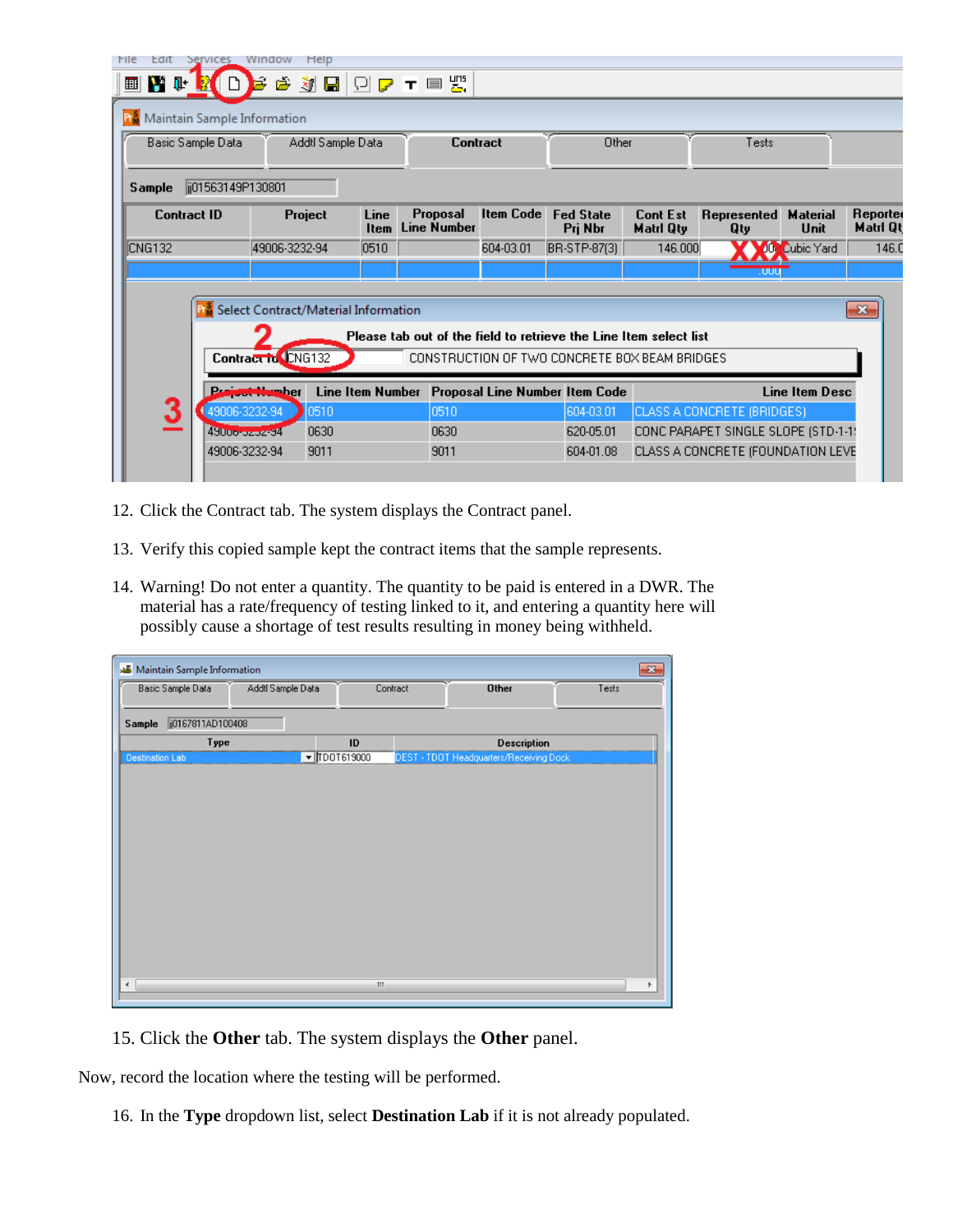#### 17. In the **ID** field, search for and select **DEST – TDOT Headquarters/Receiving Dock**.

**Note:**While acceptance cylinders always go to the TDOT Concrete Cylinder/Core Lab, intermittent cylinders (that is, 7- or 14-day),will not be tracked in SiteManager and will be sent to the appropriate TDOT regional lab with completed form DT-0062.

#### 18. **Save**.

Now, assign tests.

- 1. On the toolbar, click the **Open Assign Tests** button. The system displays the Assign Sample Tests window.
- 19. Click the **Accept Default Tests** button. The system associates 'T22 Compressive Strength of Cylindrical Concrete Specimens' [Template: T22] to the sample record.
- 20. **Save Tests**. The system displays the Maintain Sample Information window's **Other** panel.
- 21. Set the cylinder aside to cure.

**NOTE:** The inspector who created the cylinders will be responsible for making sure correct "Date Transported to Wet Curing" is added to the "Other" tab of the sample record when the cylinders are transported.

## **FIELD - Operations Inspector Prepares and Delivers the Cylinders to the Regional M&T Lab**

- 1. Strip the molds from the cylinders.
- 22. Deliver the cylinders to the regional M&T lab.

### **HQ Lab performs testing**

- 1. If cylinders break above required strength, no notifications we be sent to Operations or Regional M&T Staff. There are several methods anyone who wants/needs to see the results can access the data
	- i. Run BOE report RR038-Cylinder Breaks List
	- ii. Open sample record in SiteManager, go to "Tests" tab. Select test T22. Then go to "Services" menu and select "Enter/View Test Results". Read only version of the test template w/ results will open in new window.
	- iii. Break info will also be posted on-line for persons without SiteManager access.
- 2. If the cylinders break below required strength, automatic notifications will be sent to the Operations unit & Materials & Tests office in charge of the contract. Below are the steps to be followed in that circumstance

# **Regional M&T Runs Report for Deficient Strength**

**Scenario:** For the cylinder breaks that do not meet the requirements for strength, the following occurs: